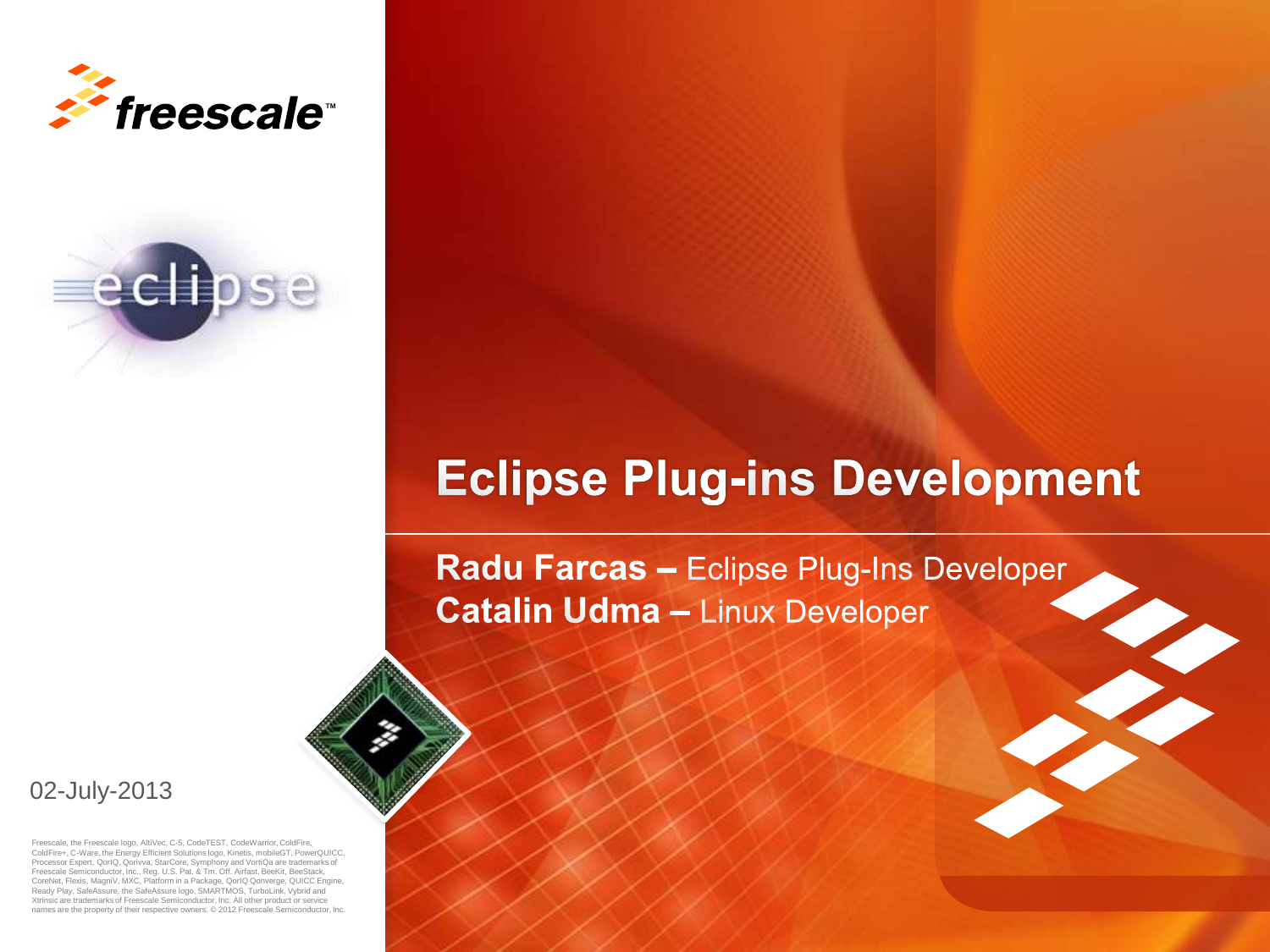# **AGENDA**

- **Eclipse Overview** 
	- − Eclipse Project Introduction
	- − Eclipse Development Tools
		- **Eclipse Projects**
	- − Eclipse IDE Tutorial
	- − Eclipse as a Rich Client Platform
- Linux Tools
	- − Presentation of Linux Tools
	- − Eclipse Integration
- Eclipse Plug-ins Development
	- − Eclipse Plug-in Mechanism
	- − Write your first Eclipse Plug-in

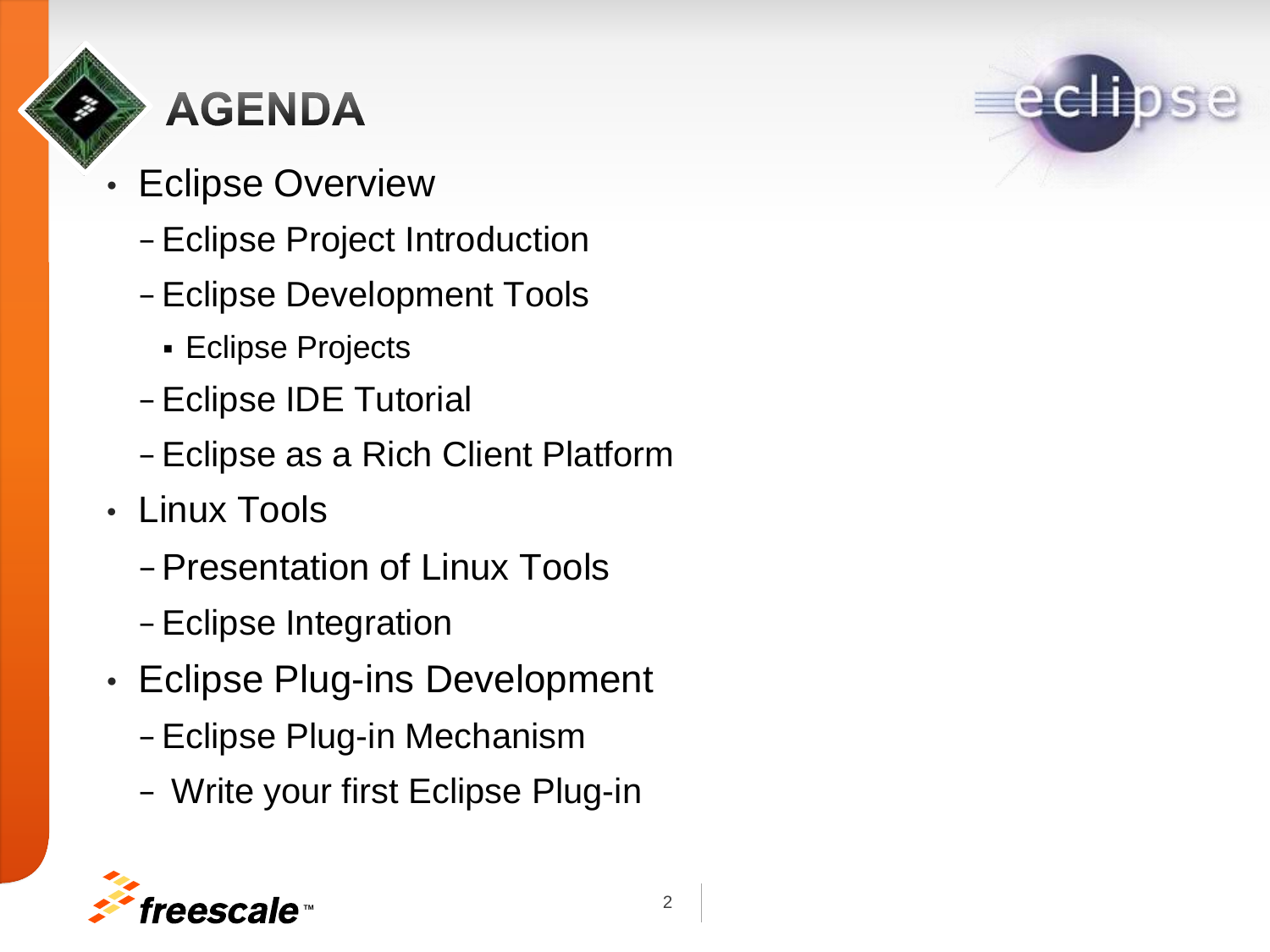

# **AGENDA(2)**



- Visualization Solution
	- − Using strace and ptrace on x86
	- − Developing Eclipse Visualization Plug-in for strace and ptrace on x86
- Building Domain Specific Languages
	- − Eclipse Modeling Framework
- Data binding in Eclipse
- Eclipse Community
	- − Contributing to Eclipse Community

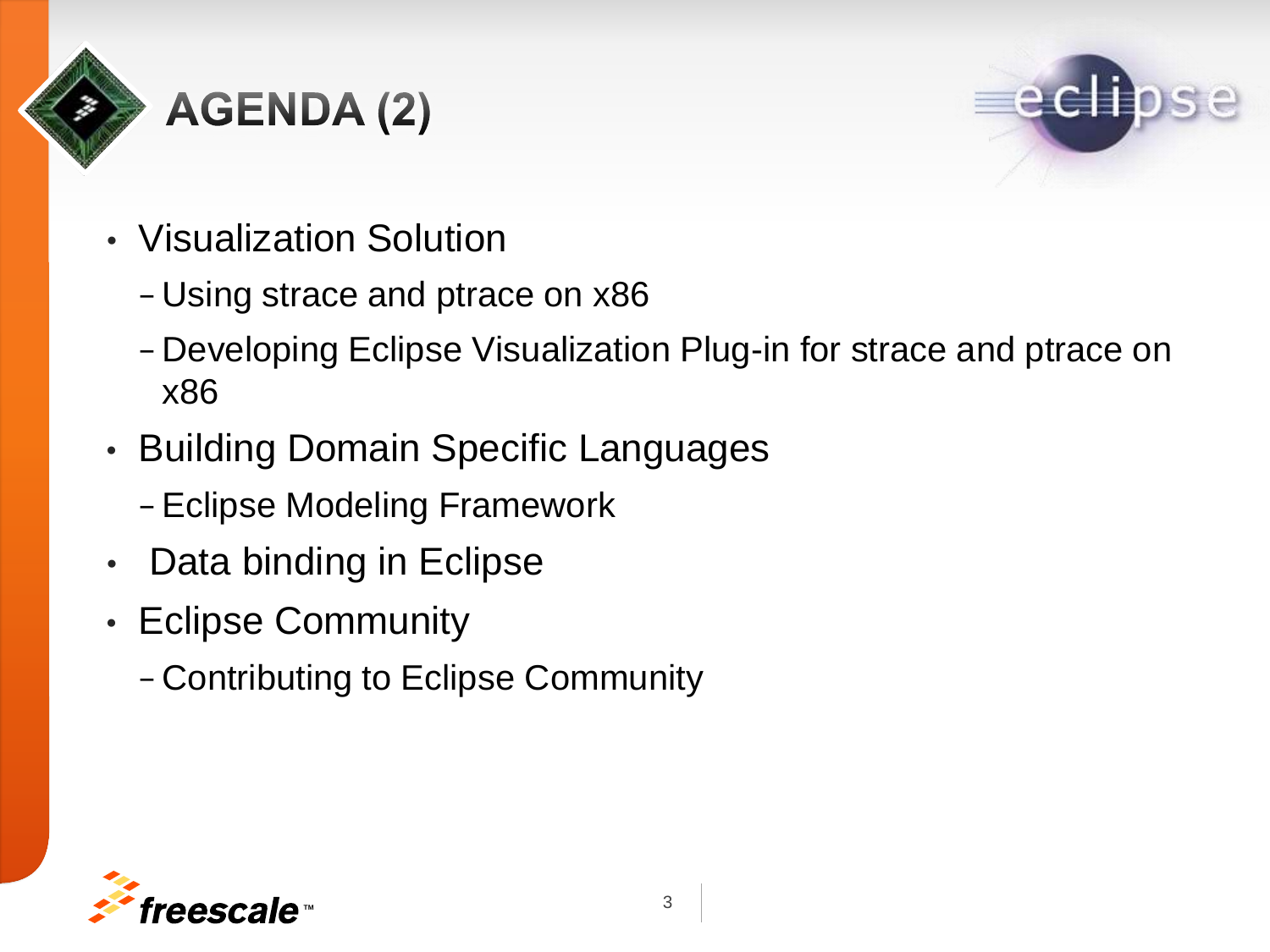

### **Goals**



- •Get to know Eclipse
- •General things about development tools
- •User-level presentation of Eclipse
- •Working with Linux Tools
- •Theoretical concepts about plug-ins development
- •Development of a dedicate plug-in for starce/ptrace
- •Advanced Eclipse topics: Databinding and DSL
- •Learn how to contribute to an open source project

#### •**Prerequisites**

- •Install JRE/JDK
- •Install Eclipse for JDT/Plug-Ins development (aka Standard or SDK)
- •Explore Eclipse site navigate through hundreds of projects

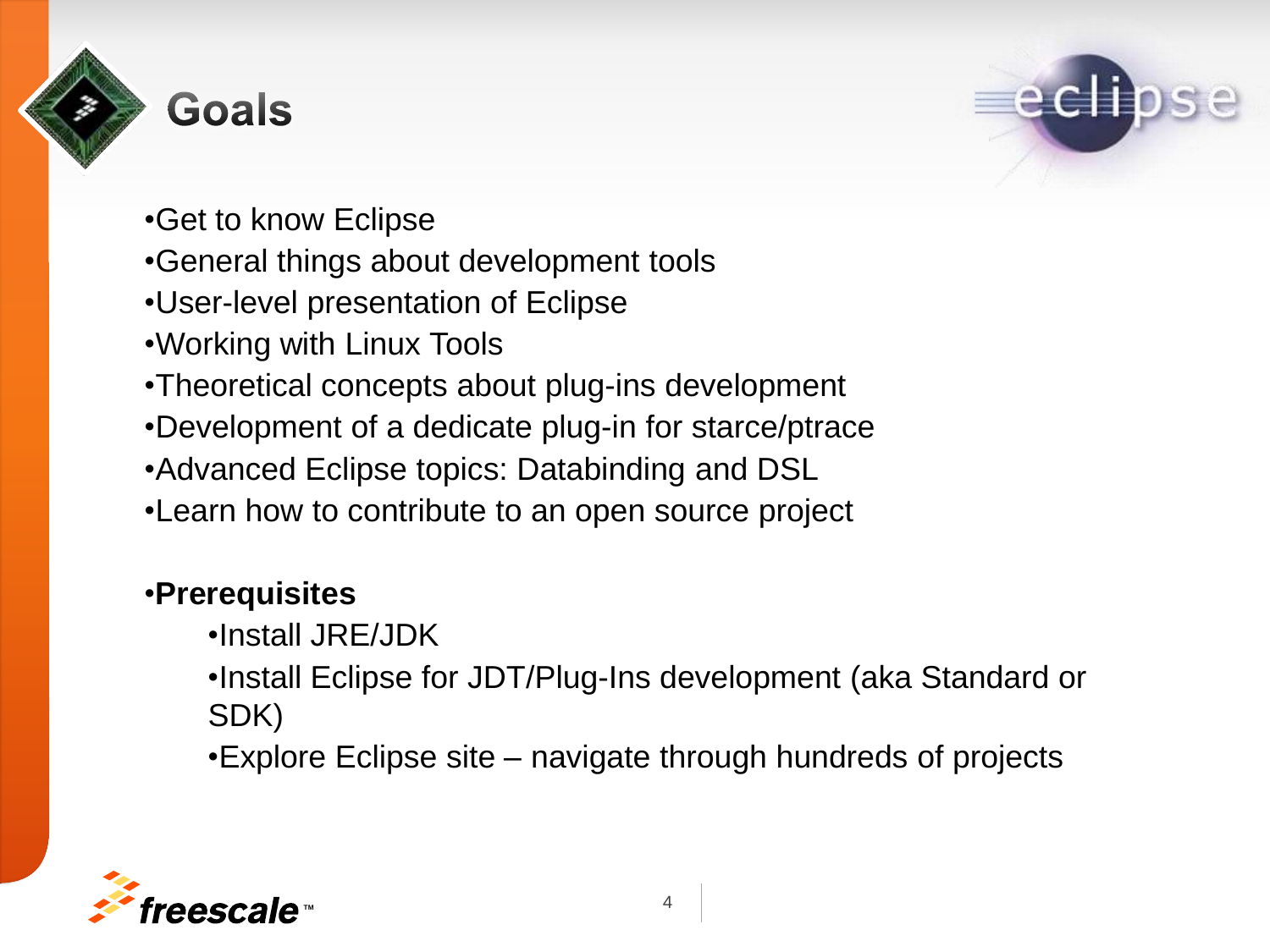

### **Eclipse Overview**



•**Eclipse** - a multi-language [Integrated development environment](http://en.wikipedia.org/wiki/Integrated_development_environment) (IDE) •Made of a base [workspace](http://en.wikipedia.org/wiki/Workspace) and an extensible [plug-in](http://en.wikipedia.org/wiki/Plug-in_(computing)) system

•Created by an Open Source community

- •It is written mostly in [Java](http://en.wikipedia.org/wiki/Java_(programming_language))
- It can be used to develop applications in Java •Also [Ada,](http://en.wikipedia.org/wiki/Ada_(programming_language)) [C,](http://en.wikipedia.org/wiki/C_(programming_language)) [C++,](http://en.wikipedia.org/wiki/C++) [COBOL,](http://en.wikipedia.org/wiki/COBOL) [Fortran,](http://en.wikipedia.org/wiki/Fortran) [Haskell,](http://en.wikipedia.org/wiki/Haskell_(programming_language)) [JavaScript,](http://en.wikipedia.org/wiki/JavaScript) [Perl,](http://en.wikipedia.org/wiki/Perl) [PHP,](http://en.wikipedia.org/wiki/PHP) [Python](http://en.wikipedia.org/wiki/Python_(programming_language)), [R,](http://en.wikipedia.org/wiki/R_(programming_language)) [Ruby](http://en.wikipedia.org/wiki/Ruby_(programming_language)), [Scala](http://en.wikipedia.org/wiki/Scala_(programming_language)), [Clojure](http://en.wikipedia.org/wiki/Clojure), [Groovy,](http://en.wikipedia.org/wiki/Groovy_(programming_language)) [Scheme,](http://en.wikipedia.org/wiki/Scheme_(programming_language)) and [Erlang](http://en.wikipedia.org/wiki/Erlang_(programming_language))

•Initial [codebase](http://en.wikipedia.org/wiki/Codebase) originated from [IBM VisualAge](http://en.wikipedia.org/wiki/IBM_VisualAge)

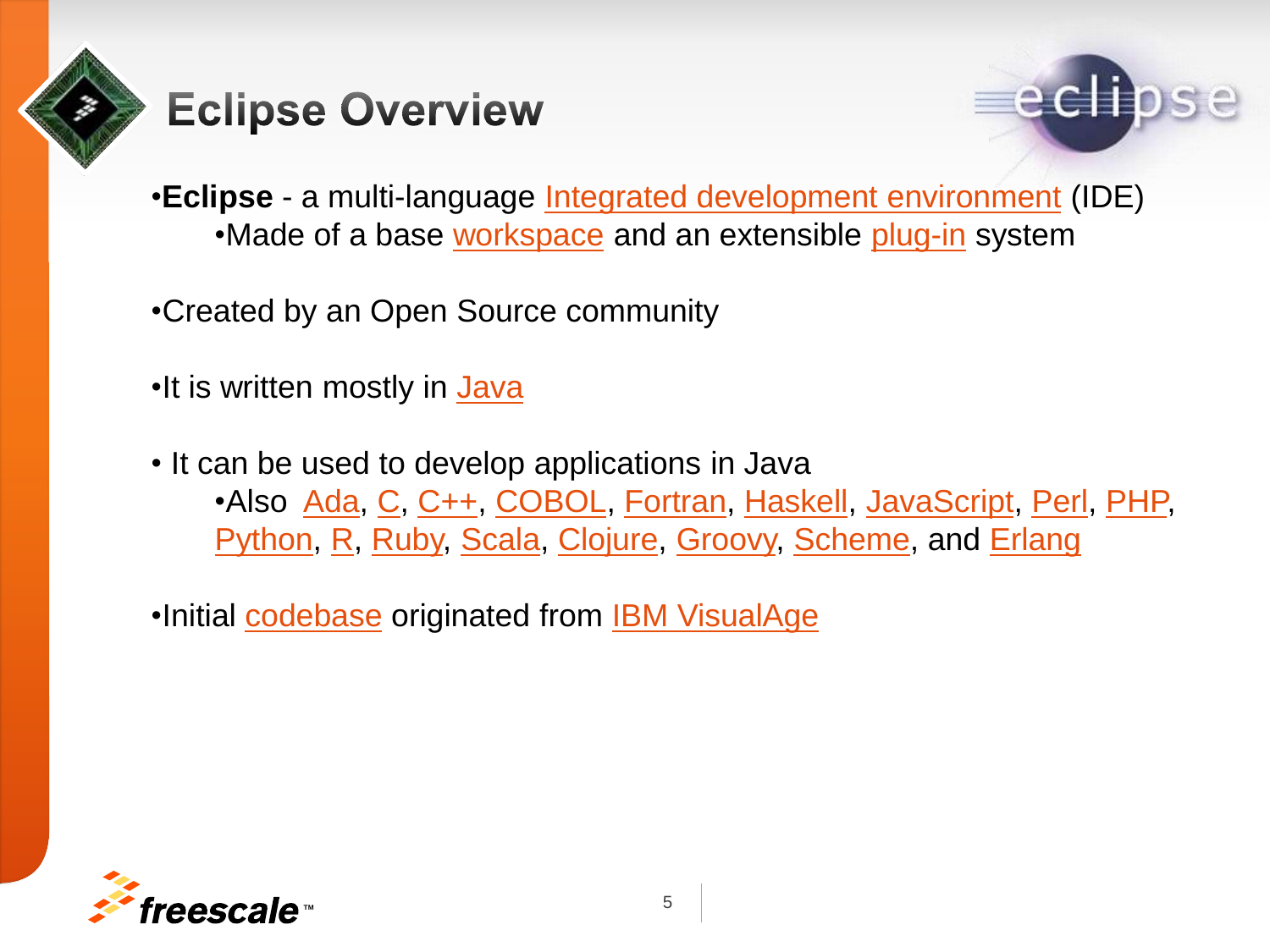# **Eclipse Overview (2)**



• Today it is the leading development environment for Java with a market share of approximately 65%

•The Eclipse Open Source community has over 200 Open Source projects covering different aspects of software development

- •The Eclipse IDE can be extended with additional software components •With the exception of a small run-time kernel, everything in Eclipse is a plug-in
- •The Eclipse projects are governed by the *Eclipse Foundation*.
	- Non-profit, member supported corporation that hosts the Eclipse Open Source projects

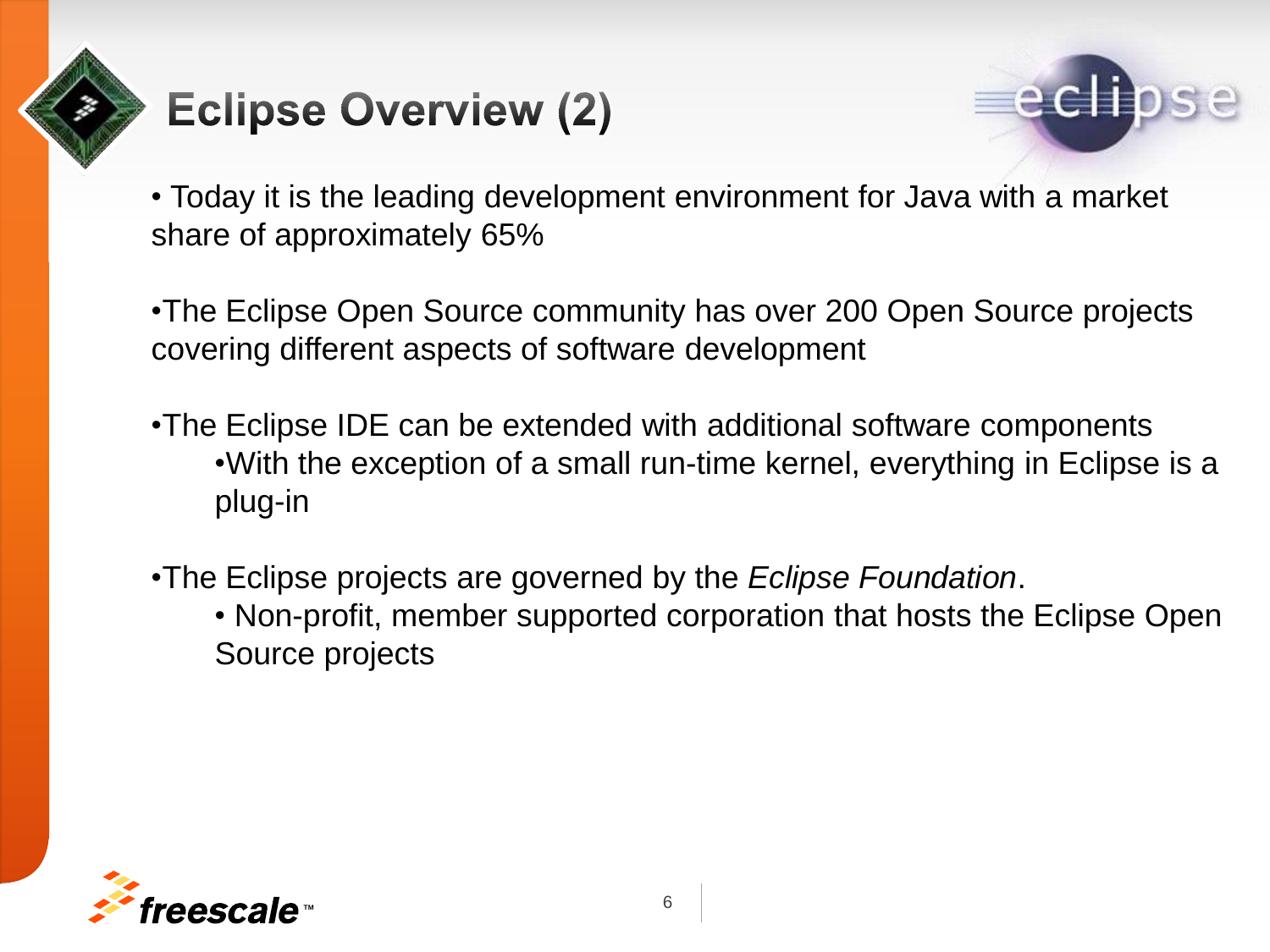

### **Download Eclipse**



- Eclipse requires an installed Java runtime.
- •Java can be downloaded in two flavors, a *JRE* (Java runtime environment) and a *JDK* (Java development tools) version
- •The Eclipse IDE contains its own Java compiler hence a JRE is sufficient for most tasks with Eclipse
- •JRE:

[•http://www.oracle.com/technetwork/java/javase/downloads/jre7](http://www.oracle.com/technetwork/java/javase/downloads/jre7-downloads-1880261.html) [downloads-1880261.html](http://www.oracle.com/technetwork/java/javase/downloads/jre7-downloads-1880261.html)

•The Eclipse.org website provides pre-packaged Eclipse distributions to provide downloads for typical use cases

•The *Eclipse IDE for Java Developers* distribution is specifically designed for standard Java development: [http://www.eclipse.org/downloads](http://www.oracle.com/technetwork/java/javase/downloads/jre7-downloads-1880261.html)  •The *Eclipse Classic/Standard* for plug-ins development

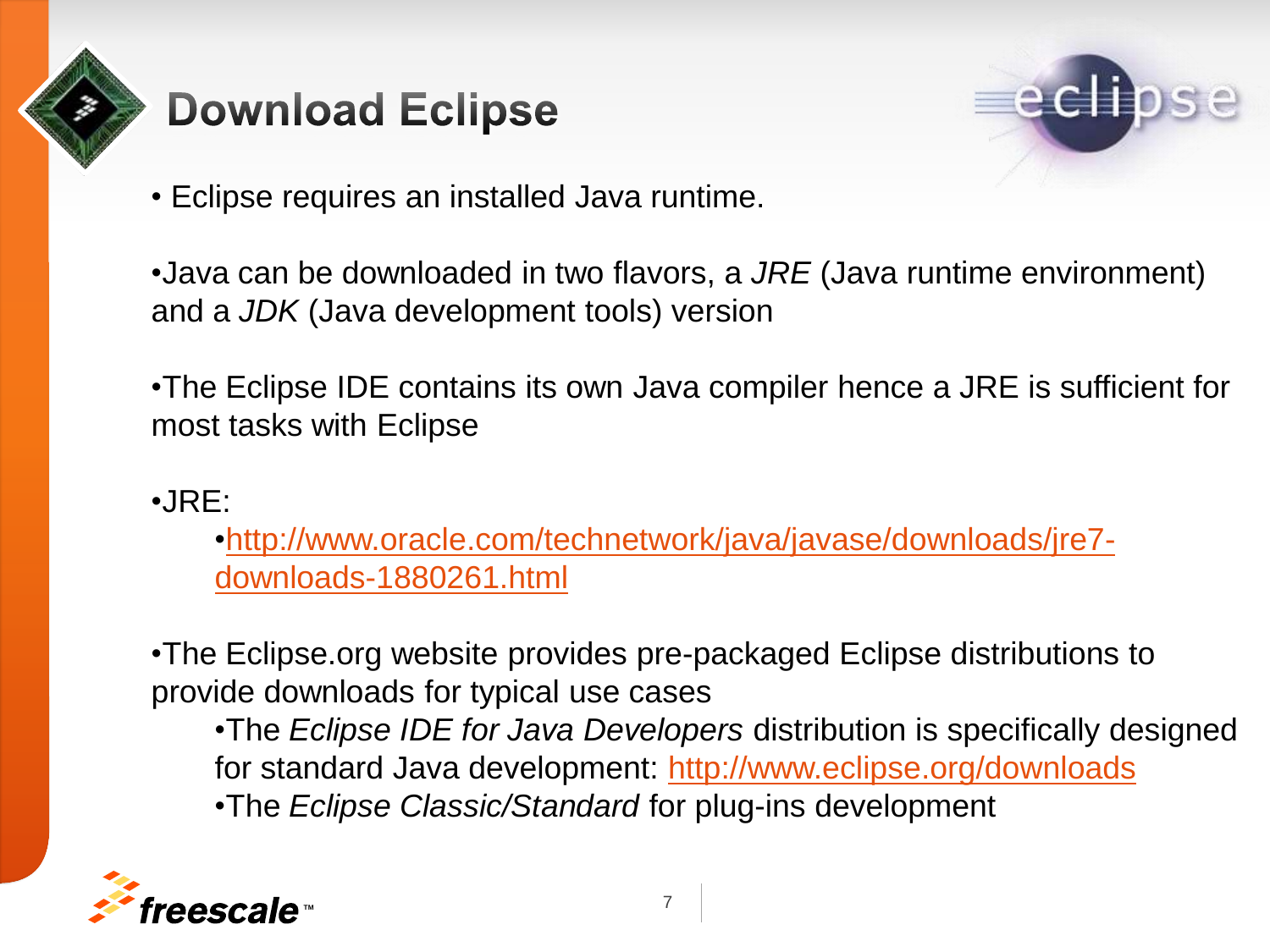

## **Starting Eclipse**



•Specify an *workspace*. The *workspace* is the place in which you work



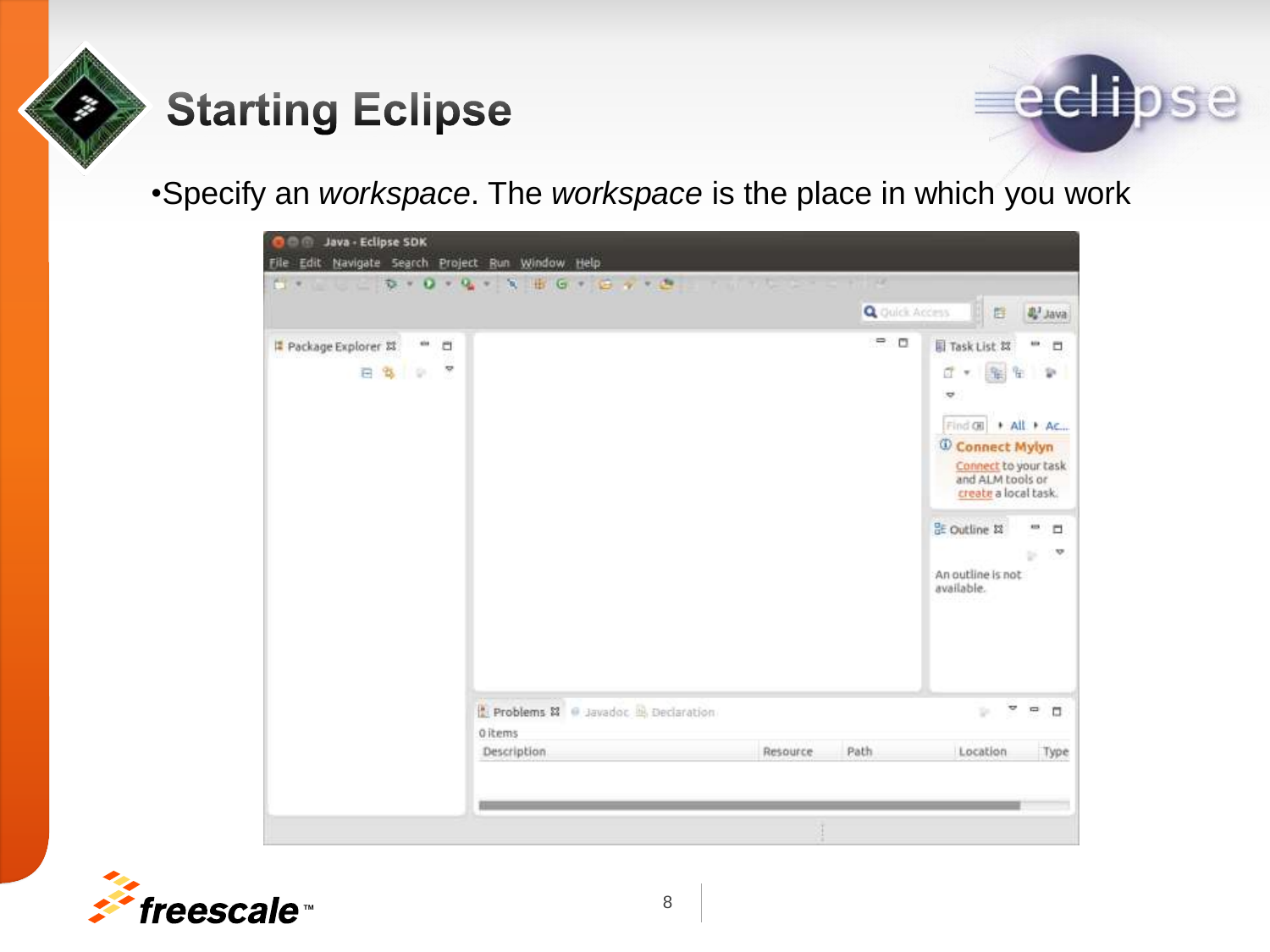

## **Eclipse Terminology**



•The *workspace* is the physical location (file path) you are working in. Your projects, source files, images and other artifacts can be stored and saved in your workspace. The *workspace* also contains preferences settings, plug-in specific meta data, logs etc.

•You can choose the workspace during startup of Eclipse or via the menu (*File* → *Switch Workspace* → *Others*) .

•An **Eclipse project** contains source, configuration and binary files related to a certain task and groups them into buildable and reusable units. An Eclipse project can have *natures* assigned to it which describe the purpose of this project. For example the Java *nature* defines a project as Java project. Projects can have multiple natures combined to model different technical aspects.

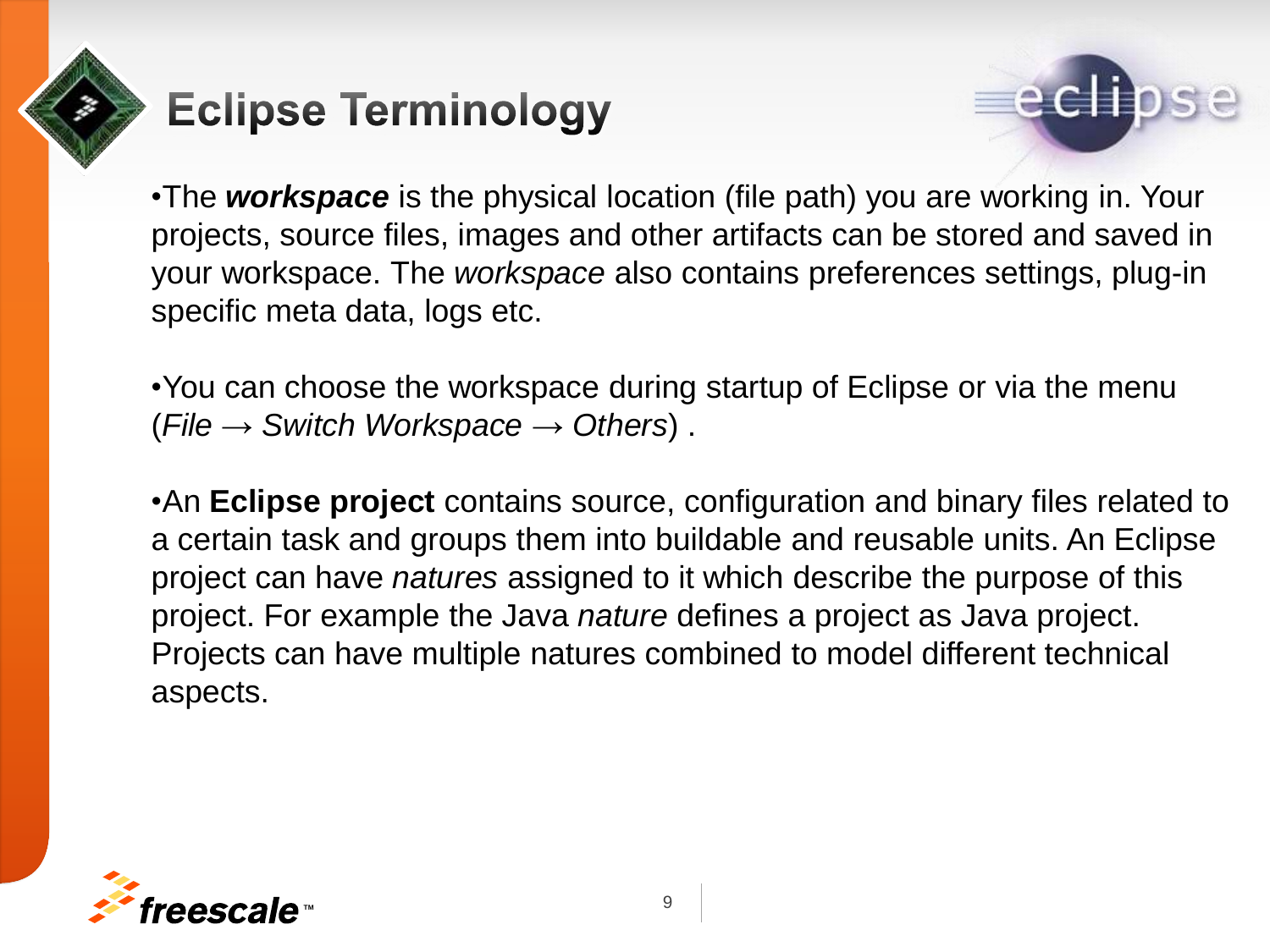

## **Eclipse Workbench Elements**



#### •**Views and editors - parts**

•*Parts* are user interface components which allow you to navigate and modify data. A *part* can have a menu and a toolbar. *Parts* are typically divided into *views* and *editors*

•A *view* is typically used to work on a set of data, which might be a hierarchical structure. If data is changed via the *view*, this change is typically directly applied to the underlying data structure. A *view* sometimes allows us to open an *editor* for a selected set of data

•*Editors* are typically used to modify a single data element, e.g. a file or a data object. To apply the changes made in an editor to the data structure, the user has to explicitly save the editor content

•*Java editor* is used to modify Java source files. Changes to the source file are applied once the user selects the *Save* command. A dirty editor is marked with an asterisk

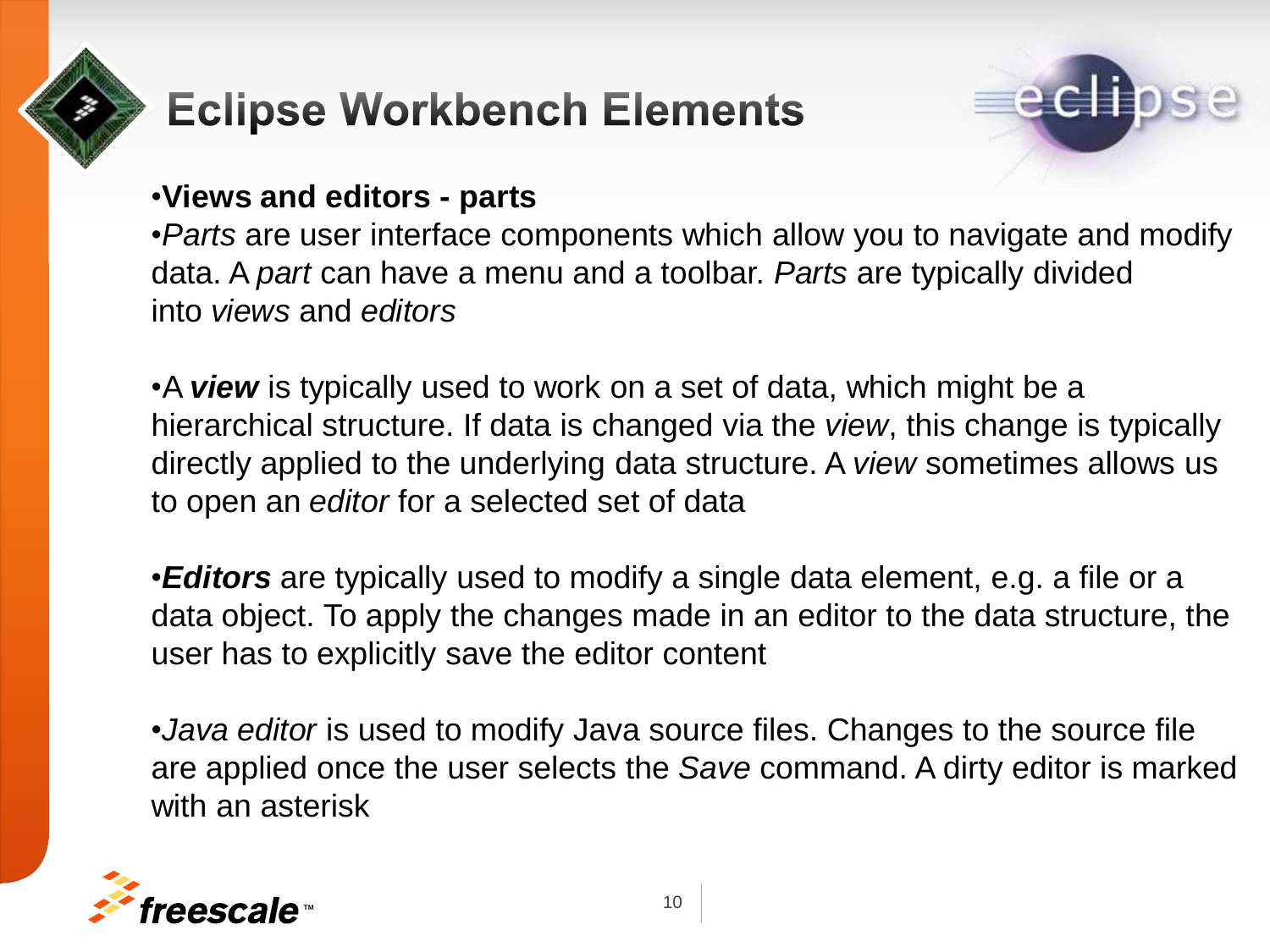# **Eclipse Workbench Elements (2)**



•A *Perspective* is a visual container for a set of *parts*. The Eclipse IDE uses *perspectives* to arrange *parts* and configure the menu and the toolbar for different development tasks. Open *editors* are shared between*perspectives*, i.e. if you have an *editor* open in the *Java perspective* for a certain class and switch to the *Debug*perspective, this *editor* stays open.

- •*Save Perspective As..., Customize Perspective…,*
- *Window* → *Open Perspective* → *Java*.
- •*Views - Window* → *Show View* → *Other*
- •*Package Explorer view*, which allows you to browse your *projects*
- Several *editors* are stacked in the same container

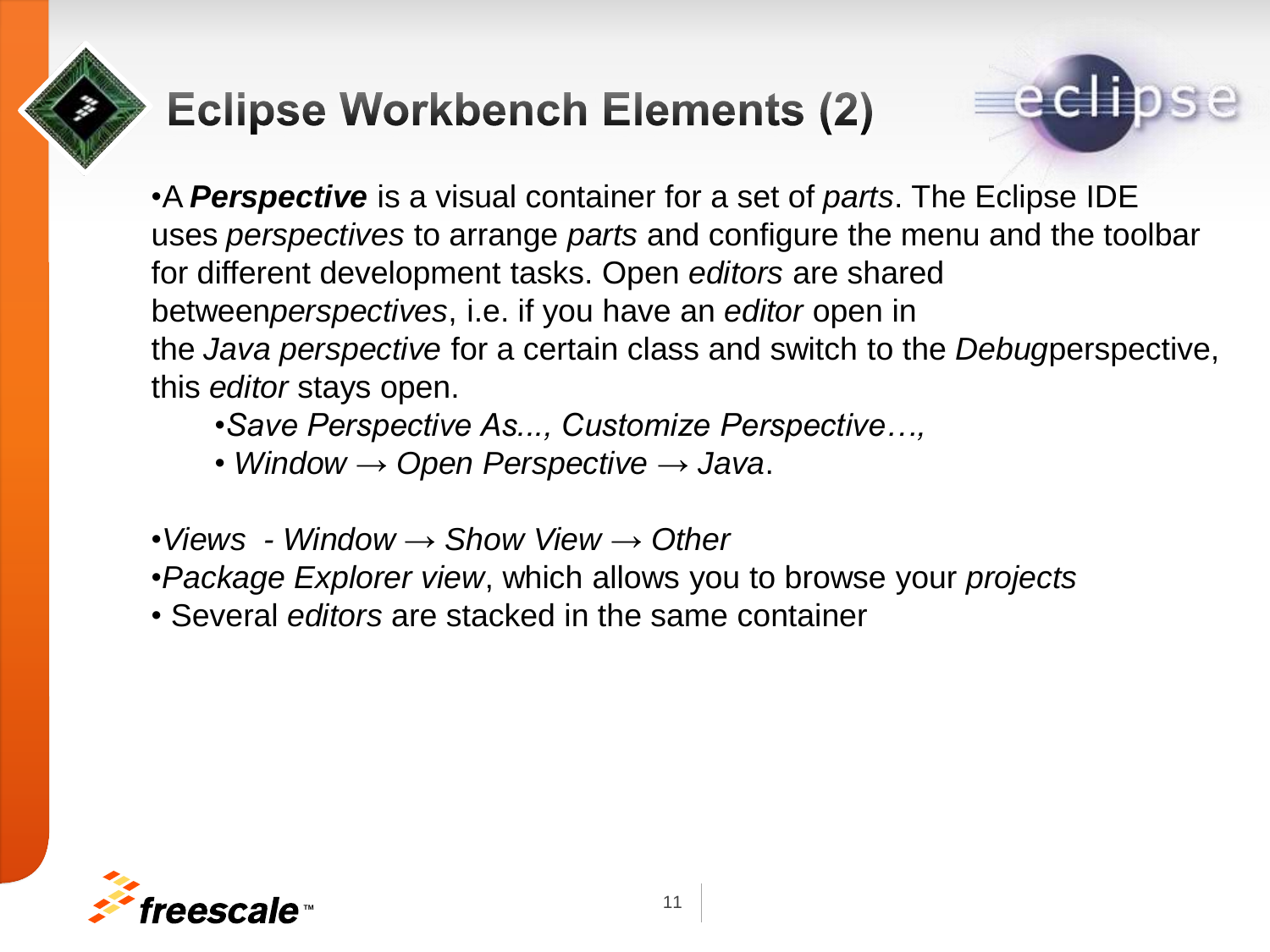

## **Creating the First Project**





• Exercise – Create a new Java project

- •The *Outline view* shows the structure of the currently selected source file •The *Problems view* shows errors and warning messages. •The *Javadoc view* shows the documentation of the selected element in the
- Java *editor*.

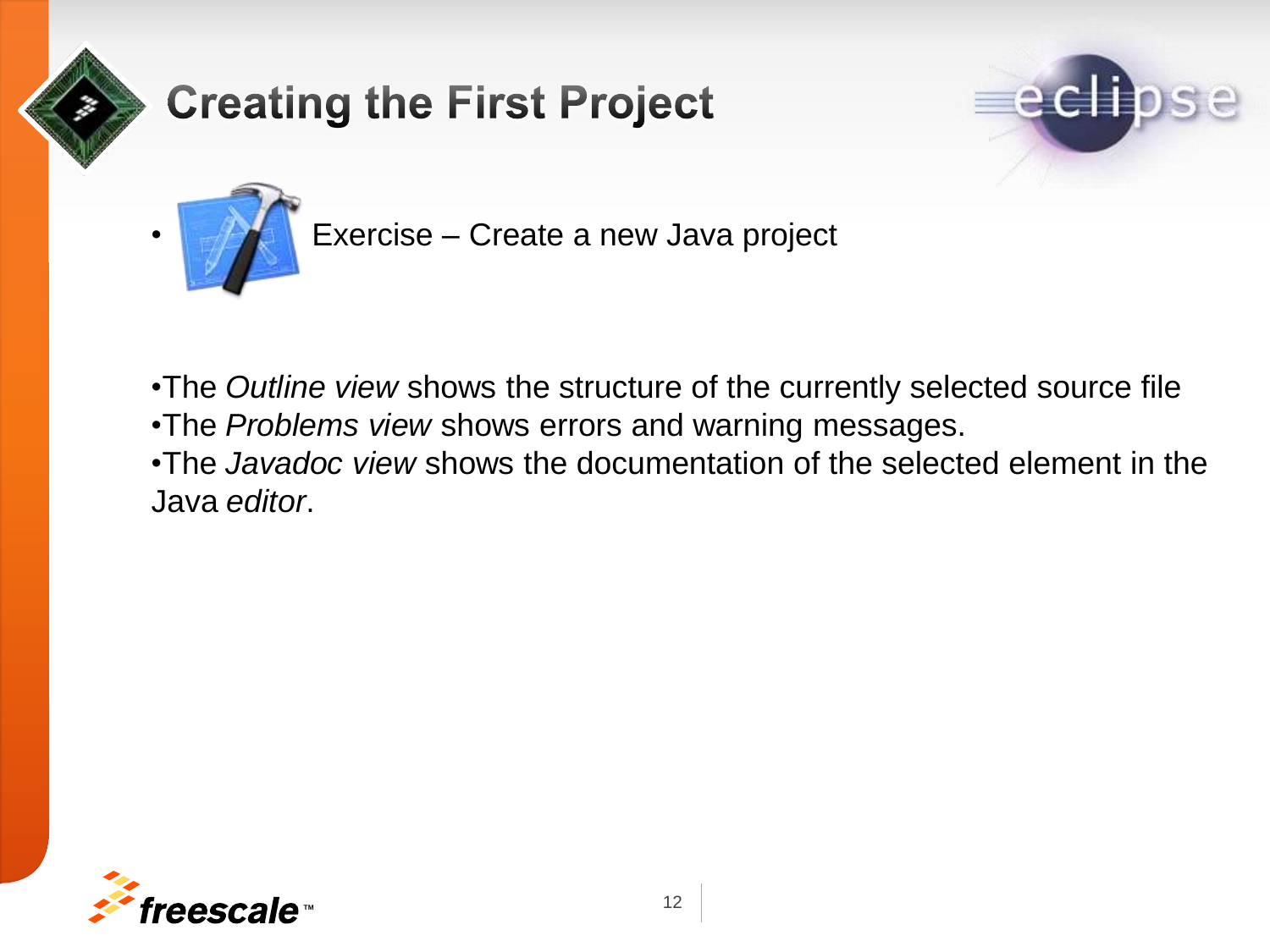

## **Import RSS Feed Client Project**





• Exercise – RSS Feed Client

- Run the project
- Create debug configuration
- Start debugging process

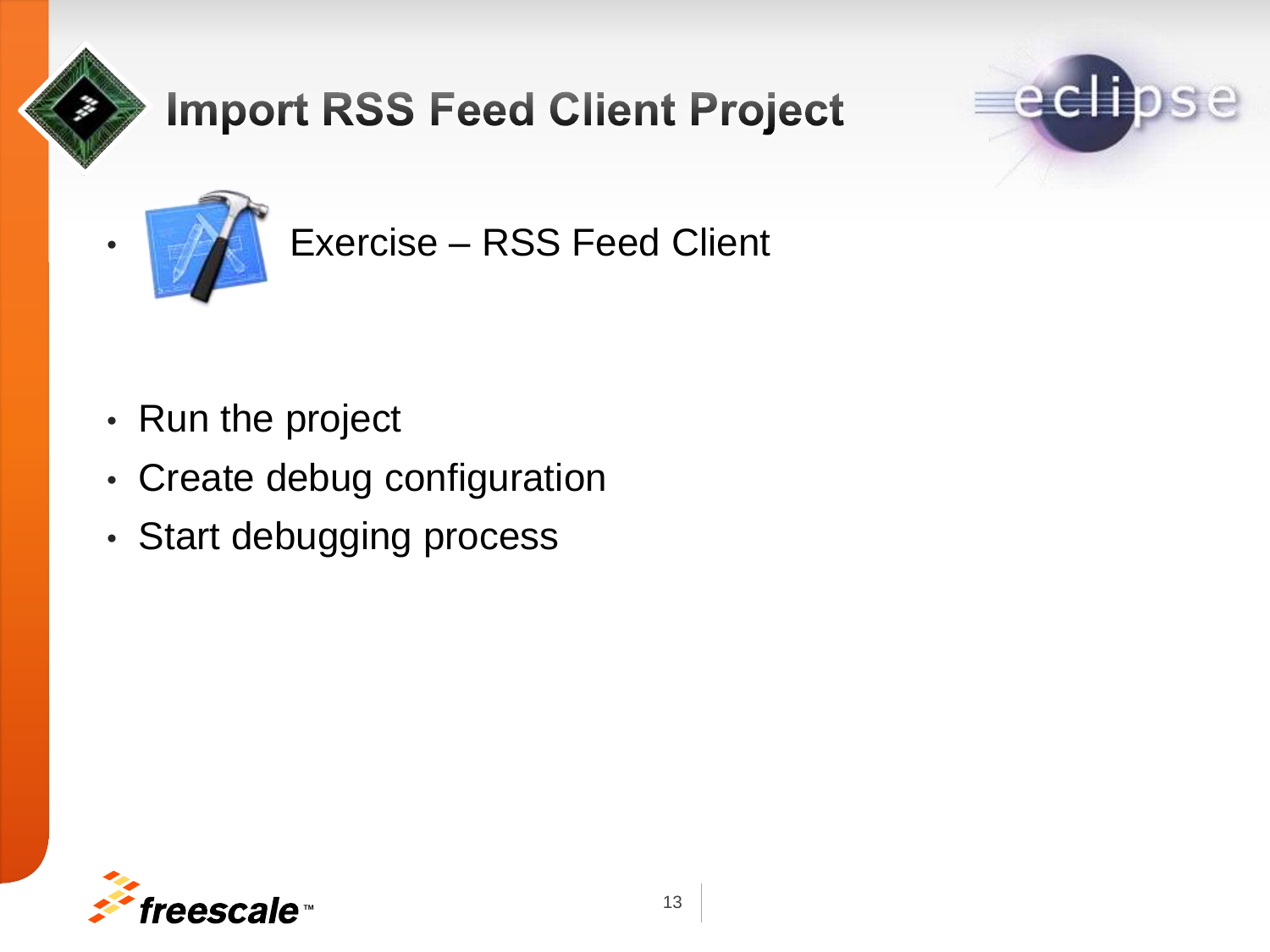# **Explore Eclipse IDE Features**



- Navigating through your project with the *Package Explorer*
- *Package Explorer* allows you to filter the resources which should be displayed
- Close projects via right-click and by selecting the *Close Project* menu entry
- *Link with Editor* button in the *Package explorer view*
- Open any class by positioning the cursor on the class in an editor and pressing **F3**.
- Open type dialog: press **Ctrl**+**Shift**+**T** dialog (enter the class name to open it)
- *Quick Outline* is **Ctrl**+**O**. *Quick Outline* shows only the direct members and fields of the class. **Ctrl**+**O** again for inherited members
- *Open Type Hierarchy*(Shortcut: **F4**) on NodeList or DocumentBuilder
- *Search* → *Search* menu (Shortcut: **Ctrl**+**H**) you can open the search dialog of Eclipse
	- − Java, File, etc
	- − **Ctrl**+**K** shortcut to activate *Find Next*. Repeat **Ctrl**+**K** in order to move to the next occurrences of the current search term.
- Activate the *breadcrumb* mode for the Java editor which allows you to navigate the source code directly from the Java editor (**Shift+Alt+B**)

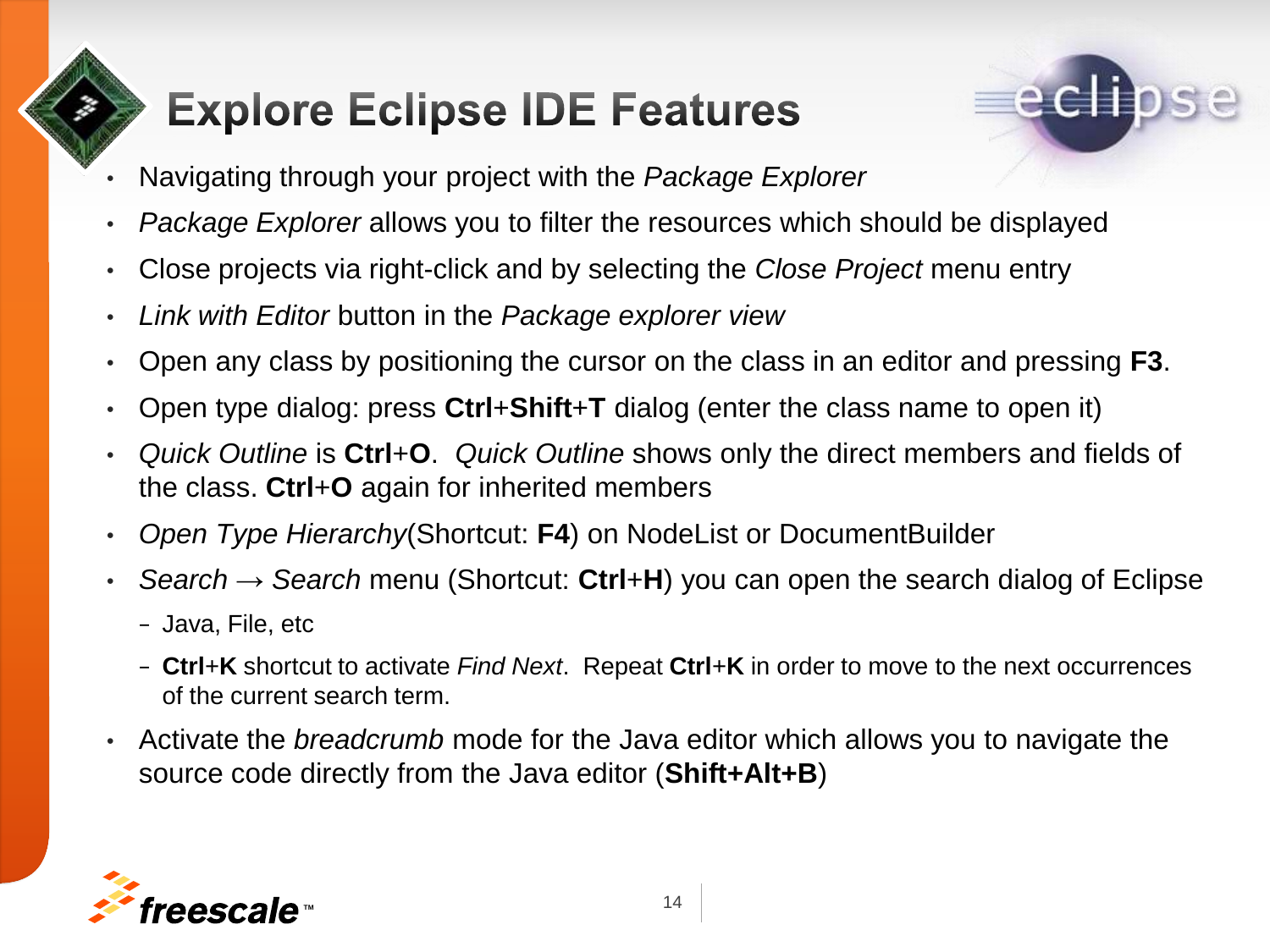# **Explore Eclipse IDE Features (2)**



- Quick Access **Ctrl+3 -** quick jump to any function (e.g. 'java class' for the class wizard)
- Open *Preferences* → *General* → *Keys* to find and redefine shortcuts at runtime
- *Content assist* is a functionality in Eclipse which allows the developer to get context sensitive code completion **Ctrl**+**Space**
- *Quick Fix* Select the underlined text and press **Ctrl**+**1** to see proposals how to solve this problem (check it with a compile error)
- Eclipse has several possibilities to generate code for you: *Generate Constructor from Fields*, *Generate Getter and Setter, Override/Implement Methods (Source menu)*
- Refactoring
	- − Rename refactoring: works nice inside the source file too (example)
	- − Extract method (printElement in RSS Client)
	- − Extract constants create constants out of strings
- Code navigation:
	- <sup>−</sup> Show references of a Java element **Ctrl+Shift+G**
	- <sup>−</sup> Show Hierarchy for a Java type **Ctrl+Shift+H** (and choose a type)

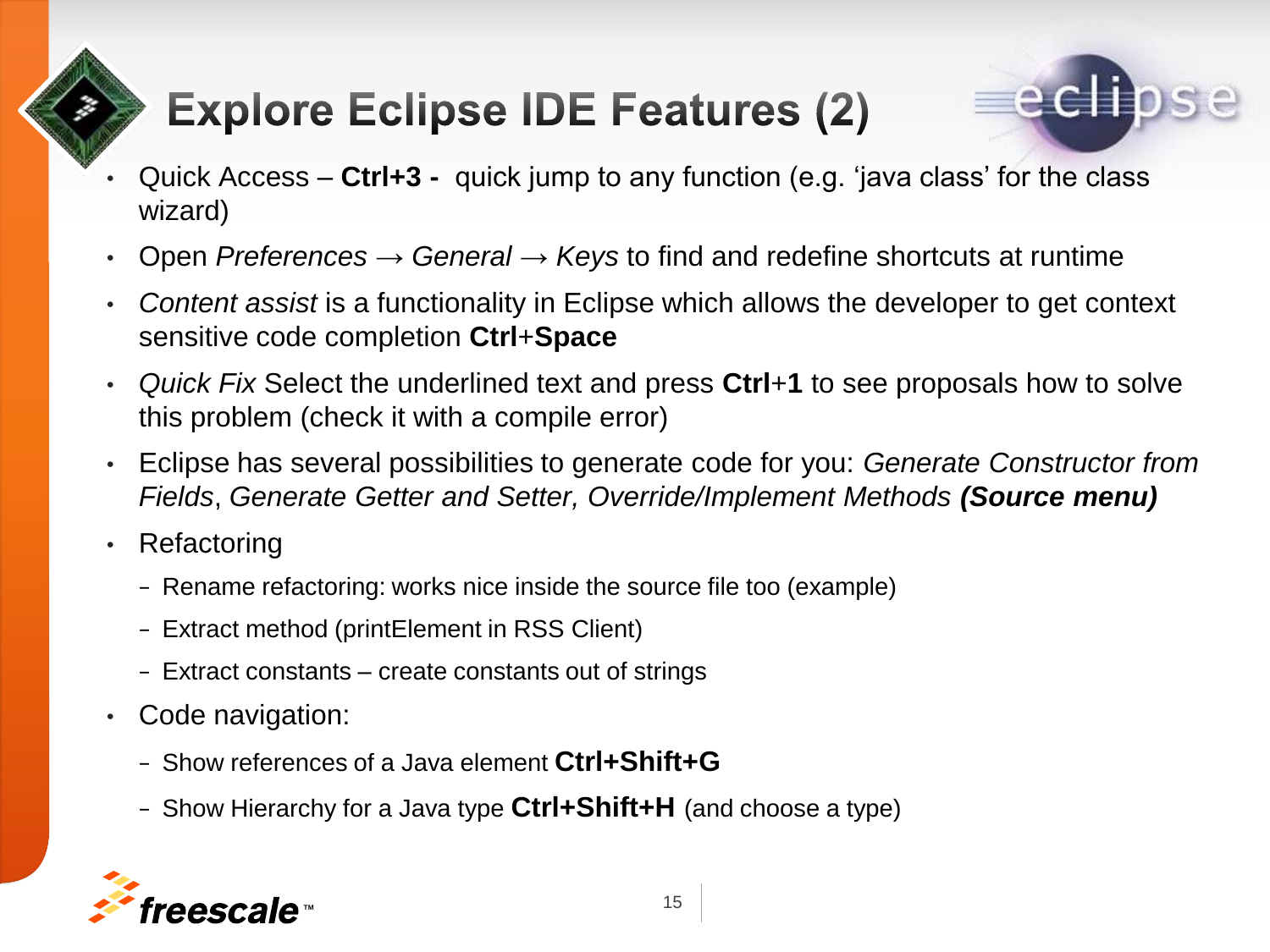# **Explore Eclipse IDE Features (3)**



- Project dependencies ->*Java Build Path* and the *Projects* tab (e.g. First on RSS Client)
	- − Only an Eclipse thing outside Eclipse you need to create Java libraries for the projects
- Working with JAR files
	- − Export a project as JAR (classes, sources and Eclipse project files too)
	- − Add it as a library to the *Java Build Path*
- Eclipse update manager
	- − Installable software components are called features and consist of plug-ins
		- *Help* → *Check for Updates* updates for existing functionalities
		- **Help**  $\rightarrow$  *Install New Software...*. for new functionality looks into the available update sites
	- − Uninstall features *Help* → *About Eclipse SDK* → *Installation Details*.
- Working with multiple JRE
	- − Select active JRE
- Working sets and tasks
- Eclipse Java development preferences
	- − JDT code checks

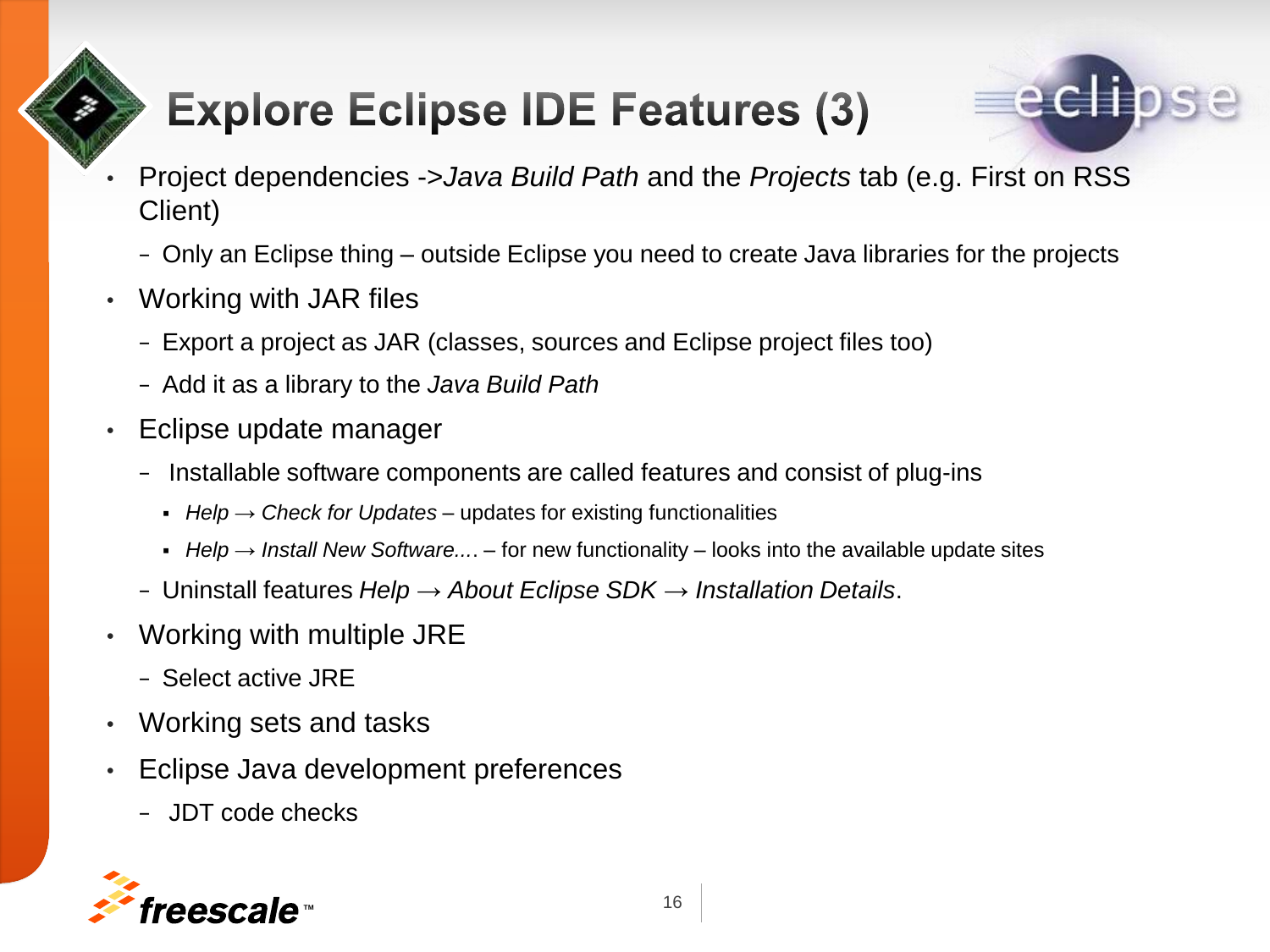# **Eclipse Marketplace**



- Included Eclipse *Marketplace client*
	- − Search for components, discover popular extensions and see descriptions and ratings
	- − You do not have to know the URL for the *software site*
- *Help* → *Eclipse Marketplace*.
	- − Install Findbugs Eclipse plug-in <http://en.wikipedia.org/wiki/FindBugs>
		- Open source program which looks for Java bugs in code (static analysis)
	- − Play with Findbugs on the RSS Client

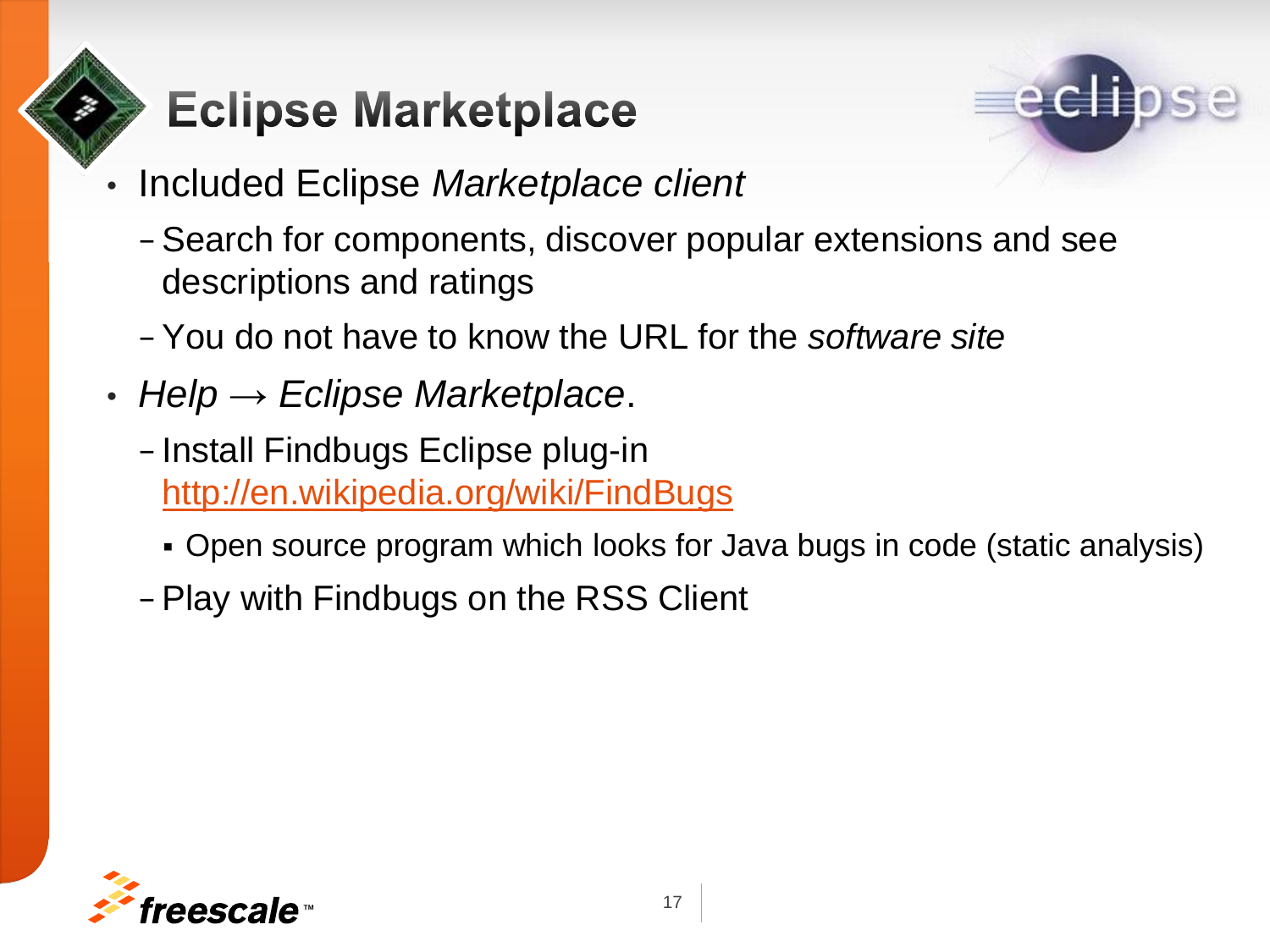





•Eclipse based applications which are not primarily used as software development tools are called Eclipse RCP applications



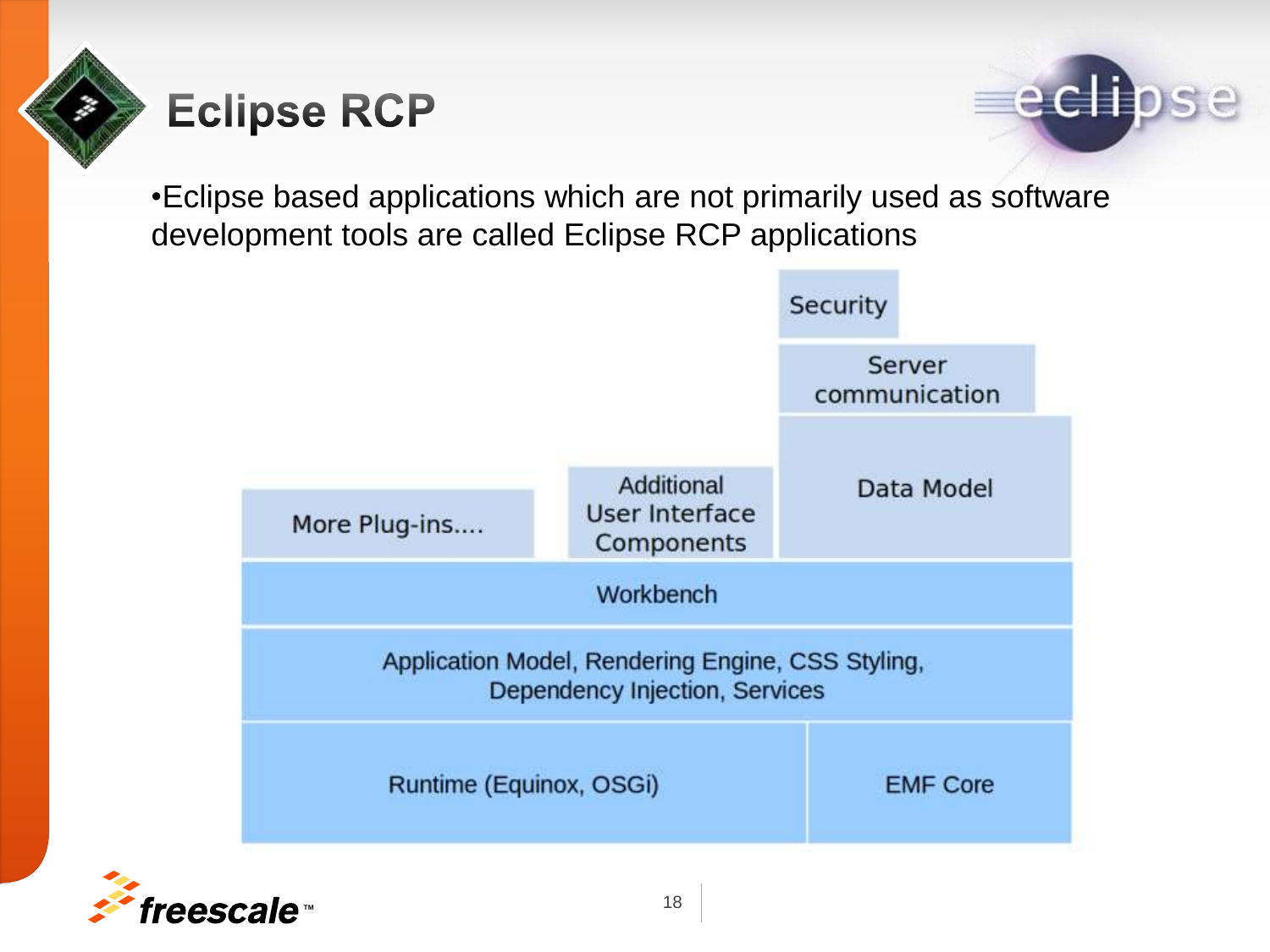

## **Eclipse SDK**



•Eclipse [software development kit](http://en.wikipedia.org/wiki/Software_development_kit) (SDK), includes the Java development tools

• Is meant for Eclipse plug-in or RCP developers

•Users can extend Eclipse abilities by installing plug-ins written for the Eclipse Platform

- •Development toolkits for other programming languages
- •Or, can write and contribute their own plug-in modules

•Offers an IDE with a built-in *[incremental](http://en.wikipedia.org/wiki/Incremental_compiler)* Java compiler and a full model of the Java source files

•Eclipse implements [widgets](http://en.wikipedia.org/wiki/GUI_widget) through a widget toolkit for Java called [SWT](http://en.wikipedia.org/wiki/Standard_Widget_Toolkit) (different than AWT or Swing)